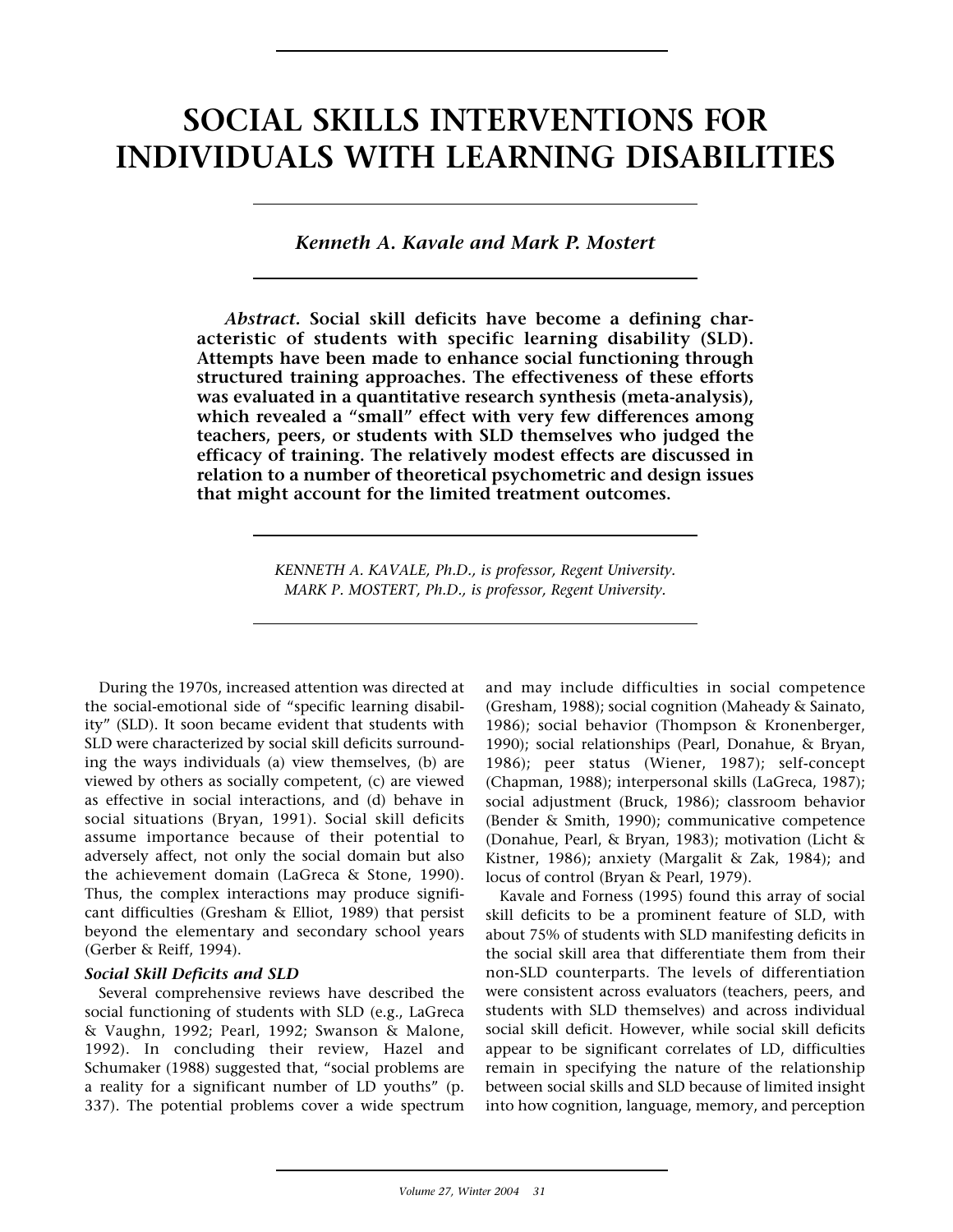interact to influence social ability. Fortunately, the investigation of social skill deficits as primary and secondary influences on school performance continues with enhanced understanding about the role of social skill deficits in the SLD construct (e.g., Bryan, 1997; Sridhar & Vaughn, 2001; Vaughn, LaGreca, & Kuttler, 1999).

The increased recognition of social skill deficits in describing SLD led the Interagency Committee on Learning Disabilities (see Kavanagh & Truss, 1988) to include social skill deficits as a primary form of SLD: "Learning disabilities is a generic term that refers to a heterogeneous group of disorders manifested by significant difficulties in the acquisition and use of listening, speaking, reading, writing, reasoning, or mathematical abilities, or *of social skills*" (p. 550). Although the merits of including social skill deficits in the definition of SLD are open to question (see Forness & Kavale, 1991), social skill deficits have become a primary target for remediation. Consequently, social skills training has become a major intervention activity for students with SLD.

## *Social Skills Training*

The rationale for social skills training is predicated on its importance for academic and vocational success as well as long-term adjustment (Vaughn, 1985). Social

skill deficits may occur either because a skill has not been learned and thus cannot be performed, or because a competing deficit (e.g., anxiety) inhibits the acquisition or performance of a particular social skill. To promote more effective social functioning, a number of structured social skill training programs have been developed.

To assess the validity of these programs, Schumaker, Pederson, Hazel, and Meyen (1983) advocated asking the following questions: (a) Does the program promote social competence? (b) Does the program accommodate the learning characteristics of students with SLD? (c) Does the program target the social skill deficits of students with SLD? (d) Does the program teach skills in a situational context? and (e) Does the program incorporate instructional methodologies found to be effective for students with SLD? Further, to help select appropriate social skills training programs, Sugai and Fuller (1991) developed a decision model that uses a series of questions to evaluate background, assessment, and instructional features. Examples of social skill training programs are listed in Table 1.

Social skill training programs typically include a comprehensive assortment of skills that cover areas such as social problem solving, friendship, conversation, planning, and dealing with feelings. Table 2 lists

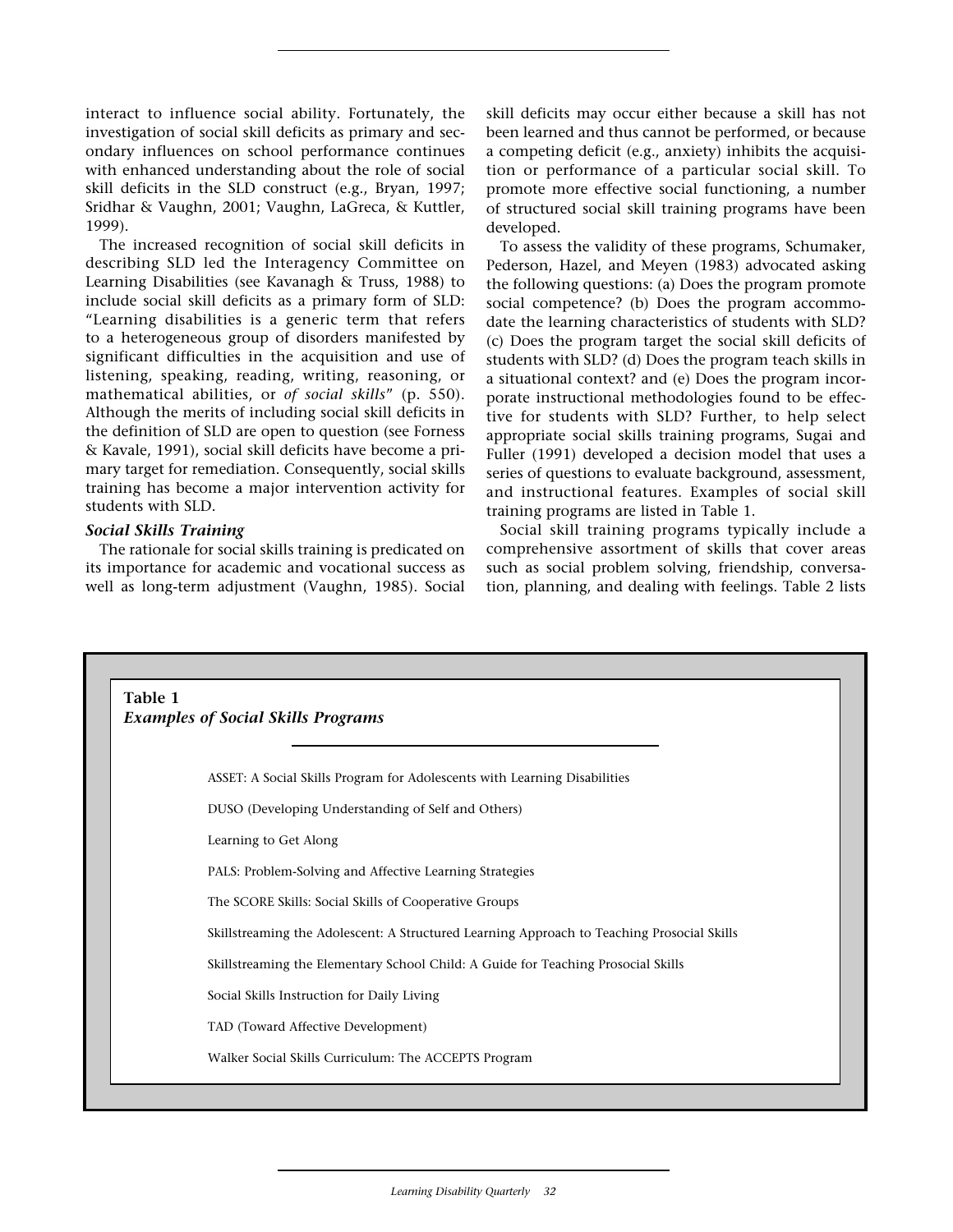## *Table 2 Examples of Social Skills*

Starting a conversation Working cooperatively Asking a question Dealing with frustration Introducing yourself Controlling anger Asking for help Using self-control Learning how to listen Keeping out of fights Apologizing Feeling sad Expressing your feelings Responding to aggression Negotiation Responding to failure Goal setting Decision-making

examples of specific skills that may be taught. The actual training procedures may include different forms and combinations of the following: (a) direct instruction, (b) coaching, (c) modeling, (d) rehearsal, (e) shaping, (f) prompting, and (g) reinforcement (e.g., Cartledge & Millburn, 1986; Combs & Slaby, 1978; Gresham, 1981). In all cases, the goal is to help develop effective social response patterns. For example, McIntosh, Vaughn, and Bennerson (1995) developed a strategy to assist students with SLD in social problem solving based on the acronym FAST. In potentially hostile social situations, the following steps are applied: F – Freeze and think about the problem; A – Alternatives to resolve the problem; S – Solution (i.e., choose the alternative that will best resolves the problem); and T – Try it. In other programs, skills are taught individually using a direct instruction approach.

# *Evaluating the Effectiveness of Social Skills Training*

Remediating academic deficits remains the primary focus for students with SLD, but the recognition of social skill deficits has led to the increased inclusion of social skills training as an adjunct intervention. As with any intervention, the effectiveness of social skills training must to be evaluated: Is it possible to teach students with SLD to cope effectively and adaptively with the larger social environment?

A number of comprehensive reviews (e.g., McIntosh, Vaughn, & Zaragoza, 1991; Schneider & Byrne, 1985; Vaughn, 1991) have investigated the efficacy of social skills training, but the findings have been mixed and led to only tentative conclusions. Consequently, important questions remain unanswered: Is social skills training effective? If a student with SLD manifests social skill deficits, can the deficits be remediated? If there are positive effects associated with social skills training, what are their magnitudes? Are particular social skills deficits more amenable to treatment than others? How do different observers view the effectiveness of social skills training?

## *Meta-Analysis of Social Skills Training*

Kavale and Forness (1995) (see also Forness & Kavale, 1996) used meta-analysis to gain greater insight into the efficacy of social skills training for students with SLD. Meta-analysis produces a quantitative research synthesis that offers the possibility of a more precise determination of intervention effectiveness (Lipsey & Wilson, 1993). The methods of meta-analysis are well known (e.g., Glass, McGaw, & Smith, 1981), and a number of advances have served to enhance the objectivity and verifiability of the technique (e.g., Cooper & Hedges, 1994; Hedges & Olkin, 1985; Mostert, 1996).

The initial step in meta-analysis is to collect a representative and inclusive set of research studies investigating the efficacy of social skills training. A sampling framework was constructed that included (a) online databases using the descriptors *SLD* and s*ocial skills training,* (b) reference lists from review articles, (c) bib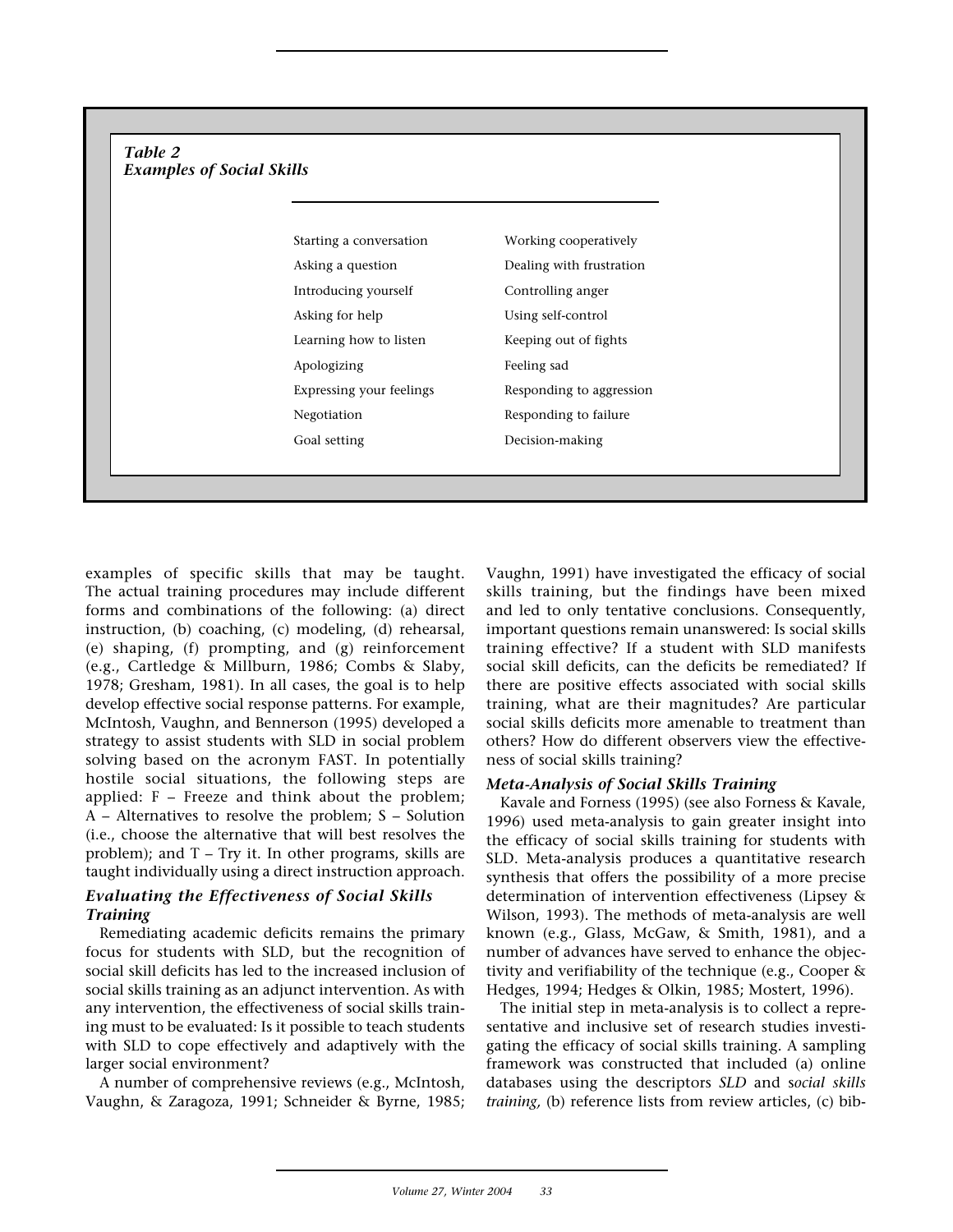liographies from individual research reports, and (d) a hand search of relevant journals. The search procedures identified a potential pool of 73 studies that was reduced by 20 because a given study was either (a) an expository article with no data, (b) an investigation without a clearly defined SLD population, (c) an investigation without an appropriate outcome assessment, or (d) an investigation with outcome data that did not permit the calculation of an appropriate meta-analytic metric. These exclusions left a pool of 53 studies of which 12 were dissertations, 2 were unpublished research reports, and 39 were published journal articles. (For a list of research studies, please contact the first author.)

The primary statistic in meta-analysis is the effect size (ES), which permits quantification and standardization of individual study findings. Methods for calculating ES outcomes may take several forms (see Bangert-Drowns, 1986). We chose the procedures suggested by Glass et al. (1981), where the ES for calculating the efficacy of social skills training was defined by:

$$
ES = \frac{M_T - M_C}{SD_C}
$$

where  $M_T$  = mean (average) score of the treatment (SLD) group on an outcome measure,  $M_C$  = mean (average) score of the control (comparison) group on an outcome measure, and  $SD_C$  = standard deviation of the control (comparison) group.

To enhance the ES estimates, procedures developed by Hedges and Olkin (1985) and Hunter and Schmidt (1990) were applied, when appropriate, to correct for either small sample size, violation of parametric assumptions, or artifactual variance. The Glass procedures for meta-analysis calculate an individual ES for each comparison in a study and then aggregate them into discrete groupings to investigate dimensions of interest. Before synthesis begins, the appropriate unit of analysis must be determined. Because studies may yield more than one ES measurement, analysis can be based on either individual ES regardless of the number calculated for a study or with a single ES per study based on a weighted average.

Three analyses were performed to determine which unit of analysis was appropriate. First, the correlation between ES and number of comparisons per study was calculated. It was found not to be significant (*r* = .062), indicating no pattern of statistical dependency. Second, the intrastudy correlation coefficient was calculated. The obtained value ( $p = .588$ ) indicated that ES in the same study were more similar than ES in another study. Finally, individual ES versus weighted average study ES aggregations were tested for homogeneity (see Hedges & Olkin, 1985). The test statistic (Q) was not significant, indicating that pooling individual ES from different studies was appropriate. These analyses suggested that aggregation could proceed with individual ES.

Since the investigation did not sample from a single population, it was necessary to test whether the parameter variance was zero ( $V^2$  = 0). The procedure suggested by Hedges and Olkin (1985), analogous to *F* tests in a random effects model, was used. The test statistic was not significant, suggesting that the studies used shared a common ES parameter and could be combined into more discrete aggregations.

Finally, it was necessary to determine whether the sample of studies obtained was large enough to answer questions about the efficacy of social skills training for students with SLD. Rosenthal (1979) addressed the so-called "file drawer" problem—potential bias caused by the greater likelihood of published research to show positive findings. Based on ES level, Orwin (1983) developed a method for calculating a fail-safe number  $(N_{fs})$  of studies that would ensure an ES above the criterion level. The calculated  $N_{fs}$  of 17 indicates that the obtained database  $(n = 53)$  was sufficient to rule out the "file drawer" problem as a rival hypothesis.

An ES may be interpreted like a *z*-score, and thus shows the level of improvement associated with social skills training. An ES of +1.00 indicates a one standard deviation superiority for the training group, which means that 84% of those receiving training were better off than a comparison group receiving no training. On average, training would move subjects to the 84th percentile, which would indicate a 34 percentile rank gain on an outcome measure compared to comparison subjects who remained at the 50th percentile.

## *Effects of Social Skills Training*

The 53 studies reviewed included 2,113 subjects who were 74% male, with an average age of 11.5 years and average IQ of 96. Across the 53 studies, 328 ES measurements were calculated, producing the following: average ES = .211 (*SD* = .618), ES range = -.674 to +1.190, and ES median = .182, indicating a modest positive skew, and 22% negative ES, indicating that in about one in five instances better outcomes were found for students receiving *no* social skills training. In relative terms, the ES of .211 indicates that the average student with SLD would advance from the 50th percentile to the 58th percentile as a result of social skills training and would be better off than 58% of students receiving no such training. The obtained ES (.211) is indicative of only modest gains and, according to Cohen's (1988) classification of ES magnitude, would be deemed "small."

Next, comparisons were made to determine if social skills training differed as a function of dependent vari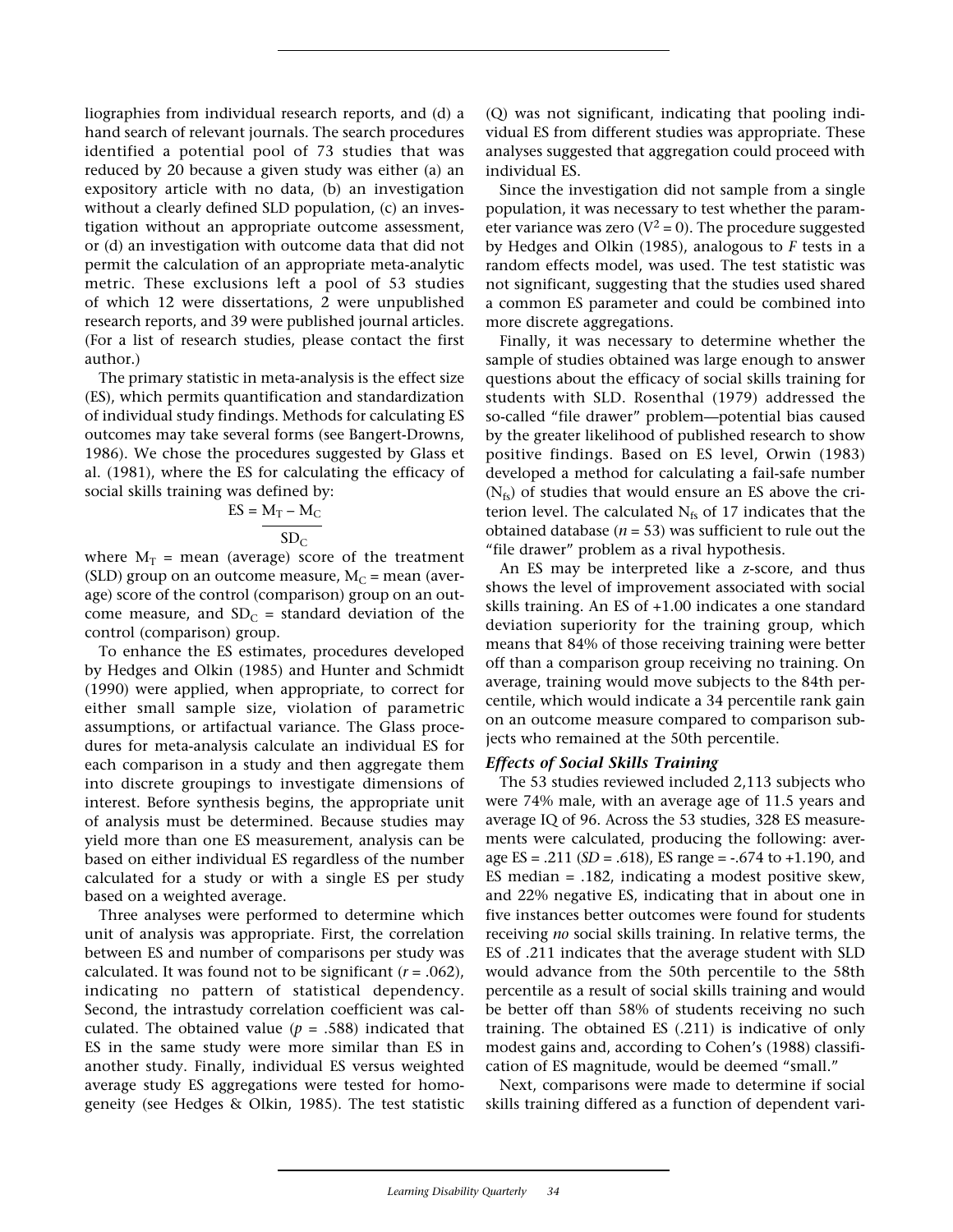ables. For example, to investigate the age of subjects, the sample was divided into two groups: subjects up to 12 years of age and those 12 years of age or older. The "older" group ( $ES = .244$ ) and "younger" group ( $ES =$ .183) did not differ (*t*(291) = 1.11, *p* > .25), nor was the correlation between ES and age significant (*r* = .103).

A similar analysis investigated length of training based on the average training program lasting 10 weeks with about 3 hours of training per week. The sample was again divided into two groups representing greater or less than 30 hours of training. The "greater than" group  $(ES = .238)$  did not differ from the "less than" group (ES = .193)  $(t(324) = 1.00, p > .25)$ , nor was the correlation between ES and length of training significant  $(r = .118)$ .

Finally, research quality was investigated using criteria provided by Campbell and Stanley (1966) and Lytton and Romney (1991) to assign a rating to each study (high, medium, low). No differences emerged among studies rated low  $(ES = .258)$ , medium (ES = .202), or high (ES = .187) (*F*(2,235) = 2.11, *p* > .05), nor was the correlation between these ratings and ES significant  $(r = .083)$ . The research investigating social skills training appears generally well designed and adequate for the purposes of assessing efficacy. Thus, age, duration of training, and research quality did not appear to influence findings.

#### *Efficacy of Social Skills Training*

The outcomes of social skills training were typically rated by different individuals, most usually teachers, peers, and students with SLD themselves as shown in Table 3.

*Students' self-ratings.* When viewed in relation to the average ES (.211), self-ratings (i.e., students with SLD themselves) were the highest, indicating that almost 60% of students with SLD believed social skills training to be beneficial. Peers viewed effectiveness at about the average ES level, while the least improvement was perceived by teachers. All of these perceived improvement levels would be deemed "small" with the differences being nonsignificant  $(F(2,325) = 1.81, p > .05)$ .

Even though rater differences were not significant, greater insight into the nature of social skills training may be gleaned from an analysis of individual raters. Students with SLD provided the most positive perception of training efficacy ( $ES = .244$ ). The individual components contributing to their perception are shown in Table 4.

The largest ES was found for social status, where 65% of students with SLD perceived that social skills training enhanced their standing. According to Cohen's (1988) classification system, an ES of .379 approaches the "medium" effect level. Better than 6 out of 10 students with SLD perceived benefits from social skills training in self-concept, social problem solving, and social competence. The enhanced self-concept suggests that it may be possible to increase awareness of one's own characteristics and to improve feelings of self-worth.

The findings related to enhanced social competence and social problem solving suggested improved ability to interpret social cues and to provide appropriate responses. However, limited positive effects were found for interaction and attribution. Apparently, social skills training did not foster greater interaction and, although perceiving an enhanced social status, students with SLD remained relatively isolated from peers and teachers. With respect to attribution, social skills training apparently did not change the external locus of control and students with SLD continued to believe

#### **Table 3**

*Effects of Social Skills Training Observed by Different Raters*

| Rater    | <b>Mean ES</b> | <b>Standard Error</b><br>of ES | Number of ES | Percentile<br>Equivalent | Power<br>Rating |
|----------|----------------|--------------------------------|--------------|--------------------------|-----------------|
| Self     | .244           | .063                           | 117          | 59                       | Small           |
| Peers    | .205           | .064                           | 138          | 58                       | Small           |
| Teachers | .163           | .091                           | 73           | 56                       | Small           |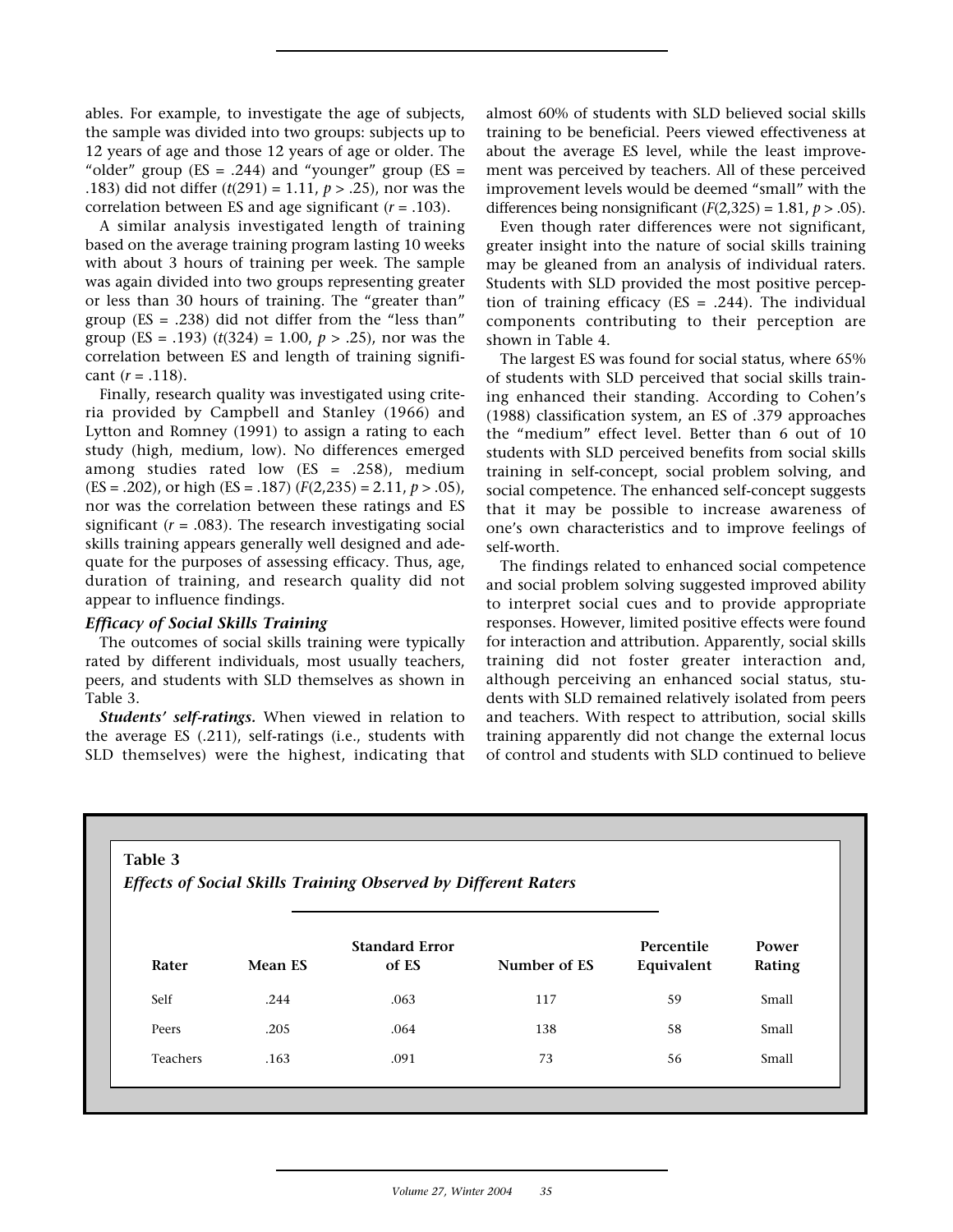## **Table 4**

*Effects of Social Skills Training on the Self-Evaluations of Students with Specific Learning Disability*

| Component<br><b>Skill</b> | Mean ES | <b>Standard Error</b><br>of ES | Number of ES | Percentile<br>Equivalent | Power<br>Rating |
|---------------------------|---------|--------------------------------|--------------|--------------------------|-----------------|
| Social Status             | .379    | .126                           | 16           | 65                       | Medium          |
| Self-Concept              | .280    | .128                           | 24           | 61                       | Small           |
| Social Problem<br>Solving | .279    | .210                           | 11           | 61                       | Small           |
| Social<br>Competence      | .265    | .088                           | 30           | 61                       | Small           |
| Interaction               | .188    | .125                           | 17           | 58                       | Small           |
| Attribution               | .079    | .173                           | 19           | 53                       | Small           |

that success was associated with luck rather than effort or that failure was associated with a lack of effort. There were, however, no differences among the six outcome dimensions (*F*(5,111) =2.19, *p* > .05), suggesting that, although the differences spanned about one third SD, all outcomes were, in actuality, modest and must be viewed in the context of limited treatment efficacy.

*Peers.* Peer evaluations of social skills training included the components shown in Table 5.

Peers found the greatest advantage for social skills training in the area of communicative competence, where about 60% of students with SLD were perceived as demonstrating enhanced understanding about the dynamics of communication in social settings. Modest effects were found for five areas concerned with social integration. Almost 6 out of 10 students with SLD were viewed as being somewhat less rejected and more accepted. Additionally, social skills training produced more interaction, enhanced cooperation, and improved friendships but, since the ES in these areas clustered around the overall average (.211), there were no particular advantages for any of these dimensions accruing from training.

In contrast to the self-perceptions of students with SLD, peers did not appear to change their views about the lower social status of their counterparts with SLD even though peers appeared more amenable to integrating students with SLD. The differences in ES between peers and students with SLD (.126 vs. .379) was significant  $(t(35) = 2.12, p < .05)$ , suggesting that the same training produced far more positive perceptions about social status when evaluated by students with SLD themselves, but the reality appears far different, at least as perceived by peers without SLD.

*Teachers.* For teachers, the largest effects were perceived to be associated with adjustment, as shown in Table 6 along with five other dimensions. Social interventions were perceived by teachers to improve the adjustment in better than 6 out of 10 students with SLD. The other areas evaluated by teachers were also primarily behavioral in nature and showed mixed findings. Students with SLD were perceived as being less dependent, but there was no greater interaction. Although symptoms of conduct disorder showed a modest positive effect, hyperactivity was essentially not affected by social skills training. Social skills training seems to have almost no effect on making students with SLD appear more academically competent. When compared, no differences across ES were found  $(F(5, 67) = 1.43, p > .05)$ , suggesting no advantage from training for any outcome area. In general, investigations appeared to ask teachers to evaluate primarily behavioral dimensions that demonstrated limited effects from social skills training.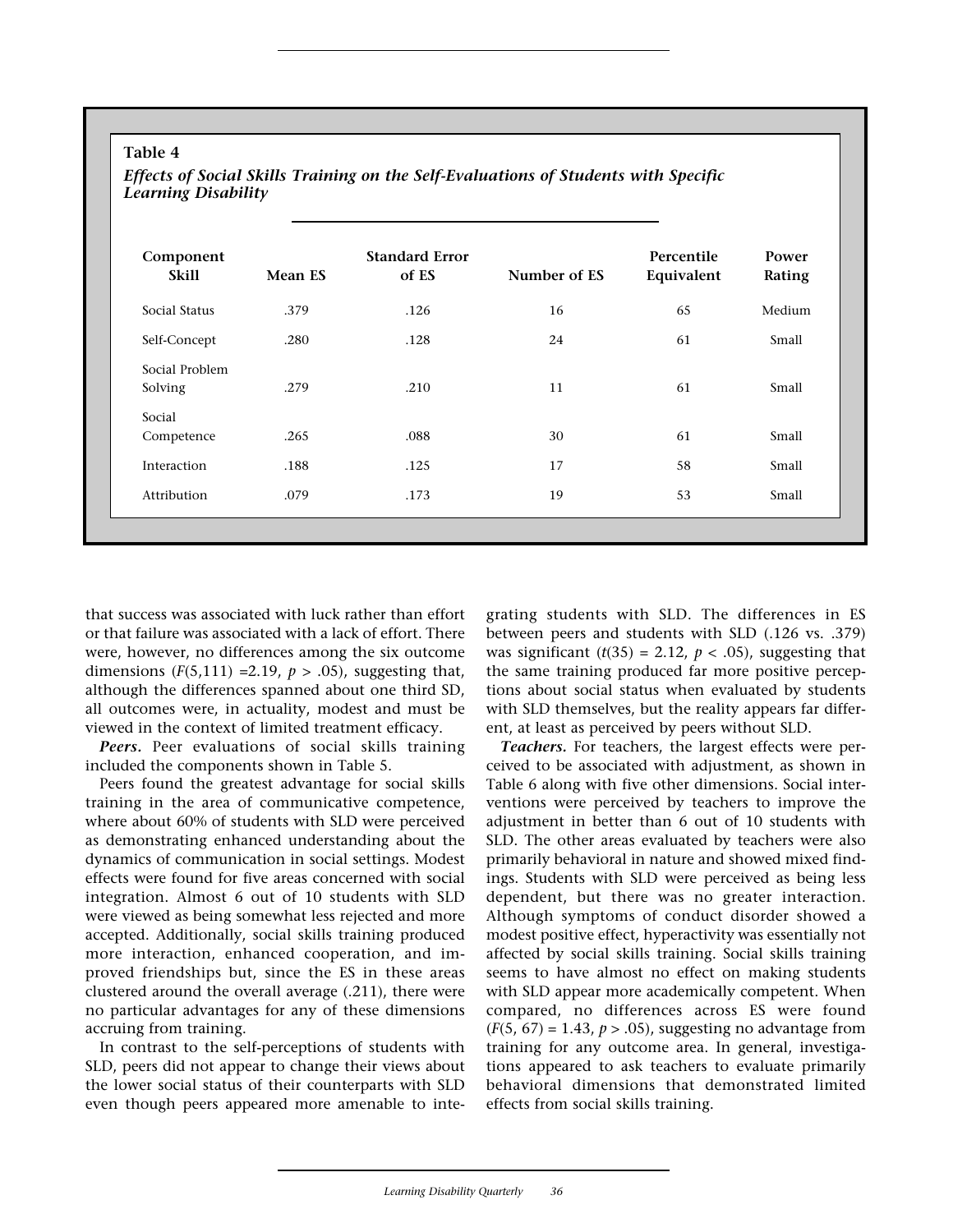### *Judging the Effectiveness of Social Skills Training*

Although social skill deficits have become an integral part of the SLD symptom complex, efforts to remediate the problems through training have met with only limited success. Only about 58% of students with SLD would evidence demonstrable effects from social skills training. The refinement of ES data across different evaluators and across social skill dimensions showed no particular instance where social skills training was more than modestly effective.

In statistical power terms, an ES of .211 is "small," but left unanswered is the question whether or not any positive effect might be practically or clinically meaningful in the contexts where the intervention is applied (Sechrest & Yeaton, 1982). Rosenthal and Rubin (1982) provided an intuitively appealing way to index practical significance in the binomial effect size display (BESD); that is, the proportion of treatment versus control subjects above a common success threshold (defined arbitrarily as the median). The BESD statistic addresses the question: What is the percentage increase in the number of successful responses to social skills training? For example, in an evaluation of the efficacy of 156 psychological, educational, and behavioral treatments, Lipsey and Wilson (1993) calculated a mean ES of .47. In BESD terms, that means a 62% success rate for the treatment group compared to a 38% success rate for

the control (comparison) group. In statistical terms, an ES of .47 is termed "medium" but the 24-percentagepoint spread between treatment and control success rates may also be considered "medium," and the intervention may be considered to possess *practical* significance. For social skills training, the ES of .211, in BESD terms, translates into a 55% versus 45% success rate for treatment and control groups, respectively. The 10 percentage-point spread in intervention success rates is "small," suggesting not only a small statistical effect, but also a lack of practical significance for social skills training.

## *Questioning the Efficacy of Social Skills Training*

Social skill deficits seem to be characteristic of students with SLD but appear to be resistant to treatment. The small effects associated with social skills training seem to be at variance with the conventional wisdom, making it important to ask: Why does social skills training meet with such modest success?

*Nature of program.* One potential reason for the limited success of social skills training may be related to the training packages used. Almost all studies used a social skills training program designed specifically for the particular research investigation. These programs usually represented an amalgam of techniques and procedures gleaned from the literature that often presented no

**Table 5**

*Effects of Social Skills Training on Peer Evaluations of Students with Specific Learning Disability*

| Component<br><b>Skill</b> | Mean ES | <b>Standard Error</b><br>of ES | Number of ES | Percentile<br>Equivalent | Power<br>Rating |
|---------------------------|---------|--------------------------------|--------------|--------------------------|-----------------|
| Communicative             |         |                                |              |                          |                 |
| Competence                | .250    | .221                           | 19           | 60                       | Small           |
| Acceptance                | .230    | .062                           | 25           | 59                       | Small           |
| Cooperation               | .222    | .128                           | 13           | 59                       | Small           |
| Friendship                | .217    | .161                           | 13           | 59                       | Small           |
| Rejection                 | .202    | .172                           | 23           | 58                       | Small           |
| Interaction               | .198    | .135                           | 24           | 58                       | Small           |
| <b>Status</b>             | .126    | .096                           | 21           | 55                       | Small           |
|                           |         |                                |              |                          |                 |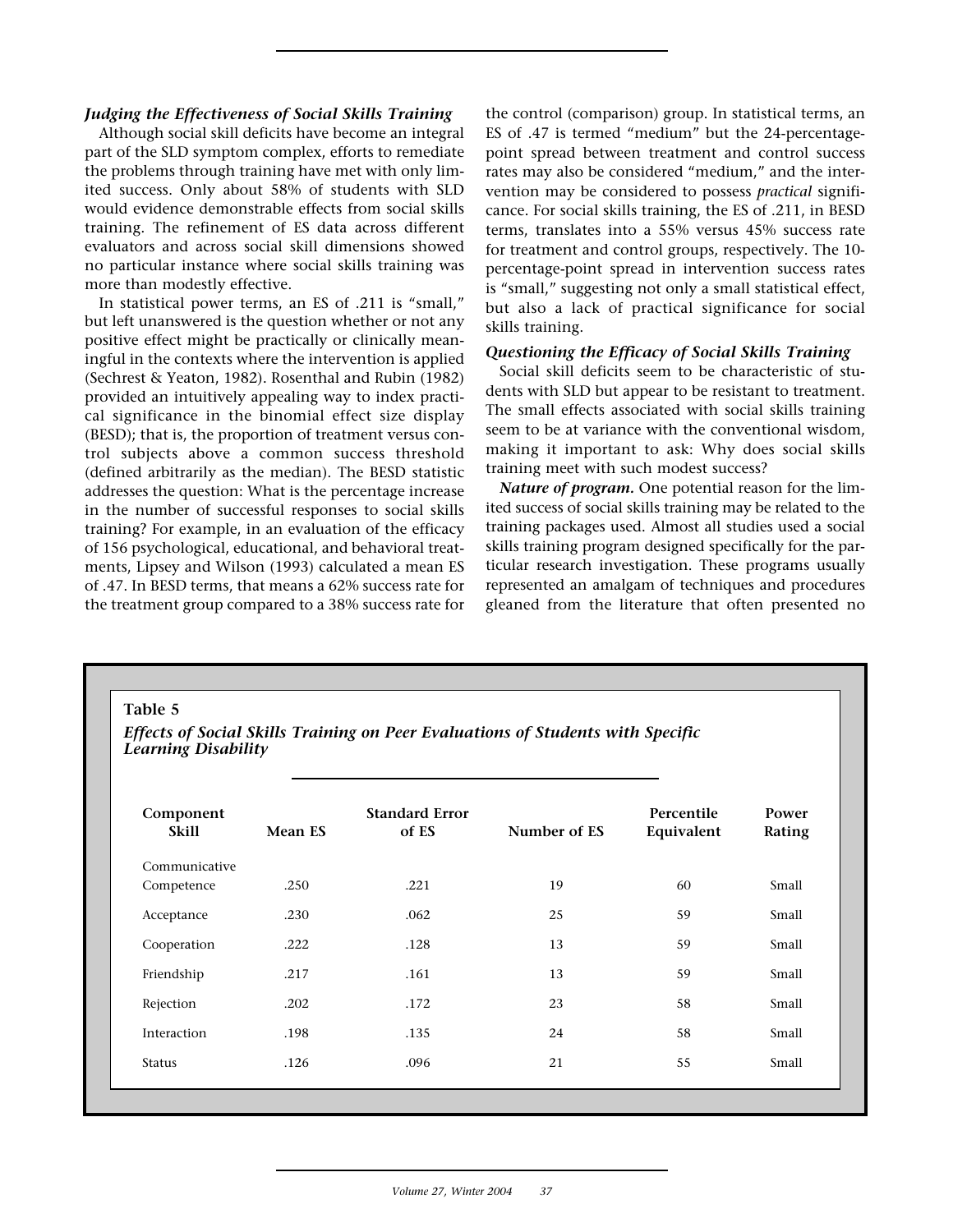| Component<br><b>Skill</b> | Mean ES | <b>Standard Error</b><br>of ES | Number of ES | Percentile<br>Equivalent | Power<br>Rating |
|---------------------------|---------|--------------------------------|--------------|--------------------------|-----------------|
| Adjustment                | .294    | .184                           | 15           | 62                       | Small           |
| Dependency                | .250    | .244                           | 10           | 60                       | Small           |
| Conduct Disorder          | .218    | .207                           | 8            | 59                       | Small           |
| Interaction               | .113    | .074                           | 17           | 54                       | Small           |
| Hyperactivity             | .074    | .212                           | 9            | 53                       | Small           |
| Academic                  |         |                                |              |                          |                 |
| Competence                | .049    | .205                           | 14           | 52                       | Small           |

# **Table 6**

*Effects of Social Skills Training on Teacher Evaluations of Students with Specific*

clear rationale and little pilot testing. Thus, while "research" programs may possess face validity, without information about how well the program met its intended purpose, it is difficult to reliably characterize the type of social skills training provided. Although a number of potentially effective training packages are available (see Table 1), they were seldom used in the studies reviewed for the meta-analyses. Therefore, it may well be that social skills training works but that it could not be demonstrated with the intervention programs used.

*Intensity of training.* Besides the nature of the training programs, the intensity of training may provide another possible explanation for the modest success found in this analysis. The average duration of social skills training tended to be 30 hours or less; fewer than 3 hours per week for less than 10 weeks. Although ES and length of training were not significantly correlated, it is possible that longer training periods are necessary to produce significant change. Since the average treated student with SLD was in the 6th grade, it seems reasonable to assume that associated social skill deficits were relatively long-standing, and 30 hours of intervention may simply be insufficient to ameliorate enduring social problems. For older students with SLD, academic remediation tends to be less effective (Kavale & Forness, 1995). Consequently, it is not surprising that even intensive interventions show only modest

outcomes or positive responses during some periods and not others (Vaughn & Hogan, 1994).

*Measurements.* Measurement issues represent another possible explanation for the modest positive effects found for social skills training. Assessing social skills has been problematic because of issues involving poor rationale for inclusion of items, dubious psychometric properties of instruments, failure to account for contextual variables that influence expression of social skills, and the like (e.g., Gresham, 1986; Maag, 1989; Vaughn & Haager, 1994). The measurement problems have been addressed in instruments like the Social Skills Rating System (Gresham & Elliott, 1990) or the Walker-McConnell Scale of Social Competence and School Adjustment (Walker & McConnell, 1988), but again, these scales were not often used in the research studies reviewed. Instead of these norm-referenced measures, most studies used criterion-referenced measures often lacking reliability and validity data to support their use. Thus, the measurement problems make it difficult to demonstrate that an intervention actually worked.

*Conceptual problems.* Perhaps the major reason for the limited success of social skills training is related to conceptual problems surrounding the concept of social skills. For example, there is continuing controversy over how best to define social skills (Gresham, 1986). Walker, Colvin, and Ramsey (1995) defined social skills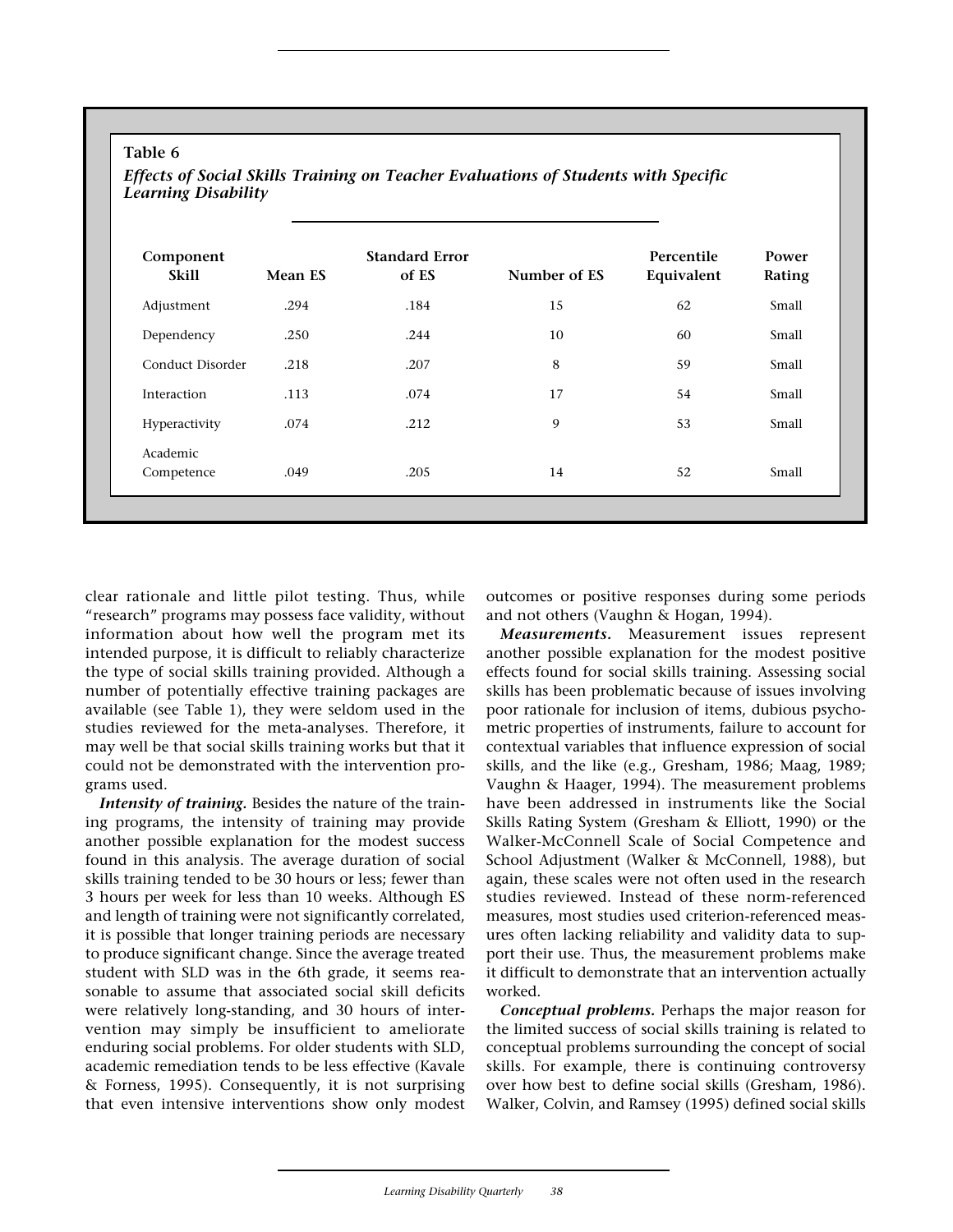as a set of behaviors that (a) allow individuals to initiate and maintain positive social relationships, (b) contribute to peer acceptance and to a satisfactory school adjustment, and (c) allow an individual to cope effectively and adaptively with larger (and therefore more demanding) social environments.

Ultimately, social skills represent behaviors that are assumed to define the theoretical construct of social competence (Dodge, 1986). For example, McFall (1982) distinguished between *social competence* as a summative judgment of an individual's behavior by significant social agents (parents, teachers, peers) and *social skills* as specific actions that individuals use in responding to everyday social tasks. For social competence, Vaughn and Hogan (1990) identified four components: (a) positive relations with others, (b) accurate and age-appropriate social cognition, (c) absence of maladaptive behaviors, and (d) effective social behaviors (social skills). The effectiveness of these skills in producing positive social outcomes is the basis for making judgments about social competence.

*Construct validity.* As a theoretical trait, social competence must demonstrate construct validity (Cronbach & Meehl, 1955). Social competence is depicted as a set of skills gleaned from theories of social functioning, but these skills may or may not be a true and accurate depiction of what it means to be socially competent. Construct validity problems are common in efforts to define cognitive and emotional function. The concept of intelligence provides a classic example. Early attempts to validate "intelligence" through the use of psychomotor and psychophysical skills were abandoned when they were found not to correlate with other behavioral evidence of intelligence (e.g., school grades). That is, the expected and logical relationships between variables were not confirmed. Later, Binet constructed alternative tasks assumed to be logically related to intelligence, and these tasks involving complex cognitive abilities were found to be related to other variables in a manner expected of a measure of intelligence. Henceforth, intelligence was characterized by construct validity.

The construct of social competence has been integral to the definition of mental retardation (MR). The definition of MR includes two relevant and necessary conditions: low intellectual functioning and inadequate adaptive behavior. Adaptive behavior refers to the effectiveness and degree with which individuals meet the standard of self-sufficiency and social responsibility expected of their age and cultural group (Leland, Shellhaas, Nihira, & Foster, 1967). To assess adaptive behavior, a number of adaptive behavior scales were developed, but all demonstrated some technical problems (Clausen, 1972). Nevertheless, adaptive behavior scales were periodically revised to improve their psychometric characteristics. Part of the process included attempts to move away from an implied face validity to studies of construct validation. Meyers, Nihira, and Zetlin (1979) reviewed 26 adaptive behavior measures and found a number with adequate construct validity. Thus, some adaptive behavior scales reflect universal and enduring dimensions that provide confidence in judgments about social competence. Without acceptable construct validation, it is possible that whatever is being measured may be neither a critical dimension of social competence nor defined in a manner that permits a logical undergirding to what is eventually verified as social competence.

The theoretical difficulties are seen in the conceptual tension surrounding the terms *social competence* and *social skills.* Although these two terms are often used interchangeably, they should not be considered equivalent. Social competence refers to an individual's overall interpersonal functioning, but may be viewed differently. For example, Hops (1983) asserted that "competence is a summary term which reflects social judgment about the general quality of an individual's performance in a given situation" (p. 4). Another view of social competence combines social skills and adaptive behavior (Gresham, 1986), which together promote independent social functioning (Leland, 1978). A contrasting view emphasizes social interaction and reciprocity as the basis of social competence (McConnell, 1987). According to Walker et al. (1995), social competence is demonstrated when students are capable of (a) maximizing their chances of reinforcement from support networks, (b) meeting task-related demands imposed by teachers and peers, and (c) demonstrating flexibility in their social functioning

On the other hand, social skills are situation-specific behaviors that enhance effective participation in social situations. The concept of social skills from a behavioral perspective is based on the assumption that "specific identifiable skills form the basis for socially competent behavior" (Hops, 1983, p. 4). Gresham (1986) defined social skills along three dimensions: peer acceptance, behavioral skills, and social validity. For *peer acceptance*, the effectiveness of social skills training is evaluated in terms of how well peers accept the target student as measured by sociometric assessment techniques. Therefore, the higher the acceptance of the target student by peers, the more successful the training is thought to be. The *behavioral skills* definition emphasizes functional behavioral assessment of antecedents and consequences of specific behaviors in order to first define the behavioral skills in operations terms and then to provide closely targeted remedial programming. Finally, from a *social validity* perspective,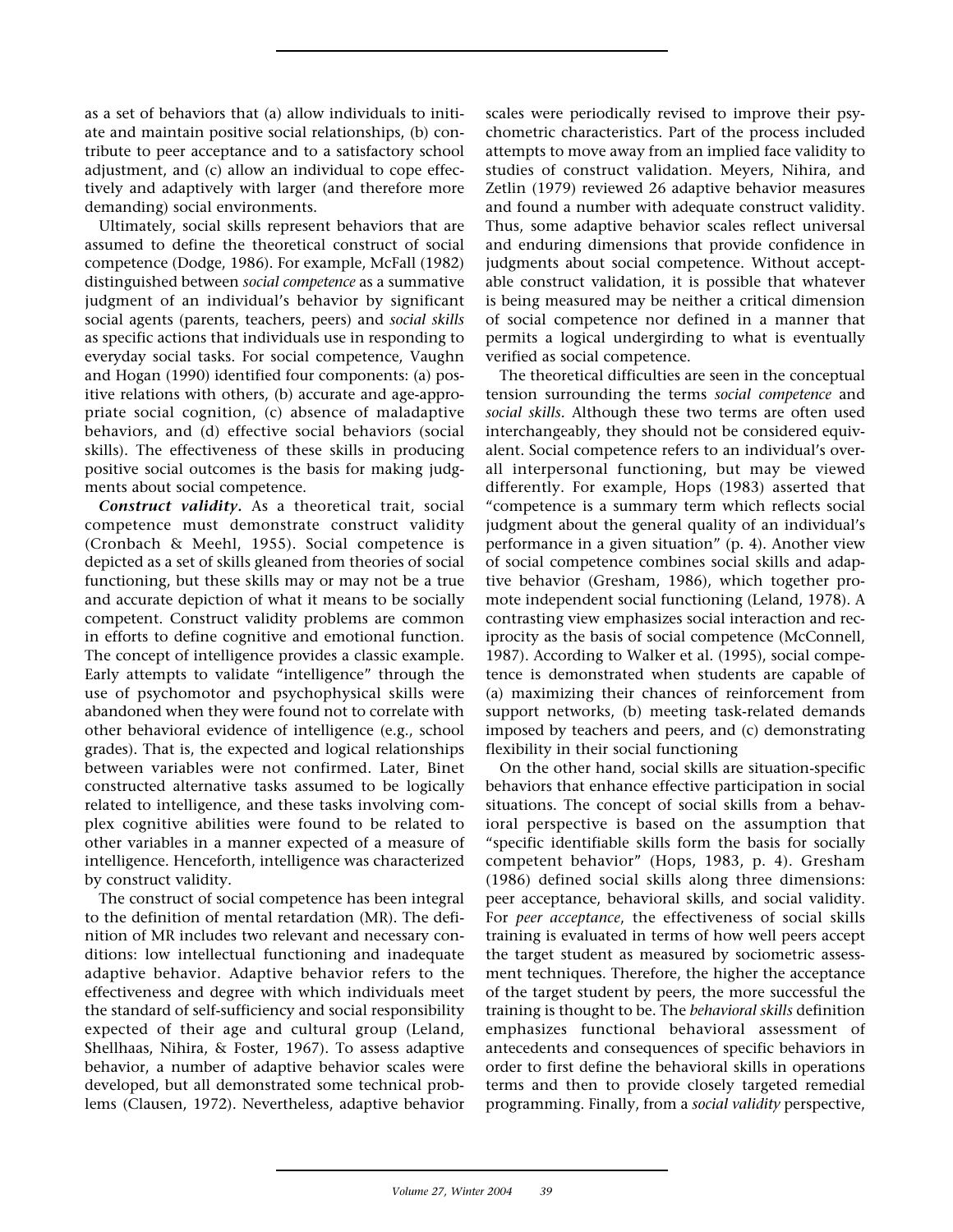the emphasis is on the social significance and meaningfulness of social skills. Here the goal of social skills intervention is to target specific social behaviors that predict important social outcomes that are commonly measured by behavioral rating scales to evaluate judgments about student social performance.

The question of construct validity assumes even more importance when a distinction is made between social skill deficits and performance deficits. A social skill deficit implies that a child does not possess the necessary skill levels to perform in a socially competent fashion. In contrast, a performance deficit suggests that the social skill is part of the child's repertoire but is not being performed. For performance deficits, teaching is not required; rather, they require an incentive-based management approach that prompts, cues, and reinforces existing social skills. Social skill deficits, on the other hand, require direct teaching. However, without higher levels of construct validation, questions arise about what exactly is being taught and whether or not the particular skill is an important contributor to social competence.

The issue of construct validity is also a factor affecting social validity. Essentially, social validity refers to the acceptance of an individual's behavior as it conforms to community and cultural standards of conduct. Gresham (1986) postulated three components for social validity. *Social significance* refers to perceptions about the goals and purposes of social skills intervention. Therefore, there must be a clear rationale for why social skills are being taught, which social skills are being taught, and what outcomes are expected. With enhanced understanding of social competence and the nature of social skills, a stronger rationale is possible to establish behavioral efficacy levels for success in home, school, and community.

The second component of social validity is *social importance,* which refers to the nature of the behavior change accrued from training and whether or not the change makes a difference for the student with SLD. These are important considerations when it has been shown that social skills training efforts too often focus on skills that have no demonstrated relationship to improved outcomes. Several training programs such as ASSET (see Sheldon, Sherman, Schumaker, & Hazel, 1984) and ACCESS (see Williams, Walker, Holmes, Todis, & Fabre, 1989) have been very careful in the rationale and procedures used to select social skills for their curricula. These efforts, however, deal with content validity and, while there was general agreement about the importance of the skills included, significant variation existed among consumers about the relative importance attached to individual skills. These variations might be minimized with enhanced construct validation.

The final component of social validity is *social acceptability*. Are the training methods and techniques acceptable to all parties involved? Did students approve of these methods? Would these methods be used again? Again, although the answers to such questions are essentially subjective judgments, construct validation might provide a more empirical basis in making these judgments more objective.

Construct validity is also an important consideration when dealing with forms of "process" training. Social skills represent "processes" that, if deficient, are trained in an effort to enhance functioning. The enduring problem surrounding process training is that processes are unobservable, and only outcomes can be observed. What can be concluded when the product (outcome) demonstrates limited improvement? In actuality, little can be concluded because there is little insight into the process, that is, the actual internal functioning that produced the social behavior. Poor outcomes may, therefore, be due to these unobservable factors or more overt factors like measurement problems or ineffective teaching strategies.

Issues related to social skills training for students with SLD parallel similar problems in other areas of special education. Specifically, special education has a long history of limited success with process training (see Kavale & Forness, 1999) that essentially reflects the poor construct validity of the underlying "process" being trained. For example, perceptual-motor training  $(ES = .08)$  and modality-matched instruction  $(ES = .15)$ are "process" interventions that demonstrate very limited effectiveness.

A classic example of the need for construct validity when using model-based practice is found in the area of visual perception and the Frostig program. The Frostig test was designed to assess five discrete and independent visual-perceptual subareas that could be trained as needed. However, construct validation efforts could not support these five areas as distinct entities. Consequently, it was not clear exactly what was being trained except visual perception in some general sense. Not surprisingly, Frostig training showed limited effectiveness (Kavale, 1984). Until construct validation of social skills is advanced, the problems experienced in other areas of special education in defining, measuring, and training process skills will tend to limit SLD research in enhancing social functioning.

Finally, the issue of construct validation is made more difficult by the different etiologies suggested for social skill deficits in students with SLD. As Gresham (1998) noted, many social skills research studies have employed social skills interventions without regard to the etiology of the social skills deficits. Thus, another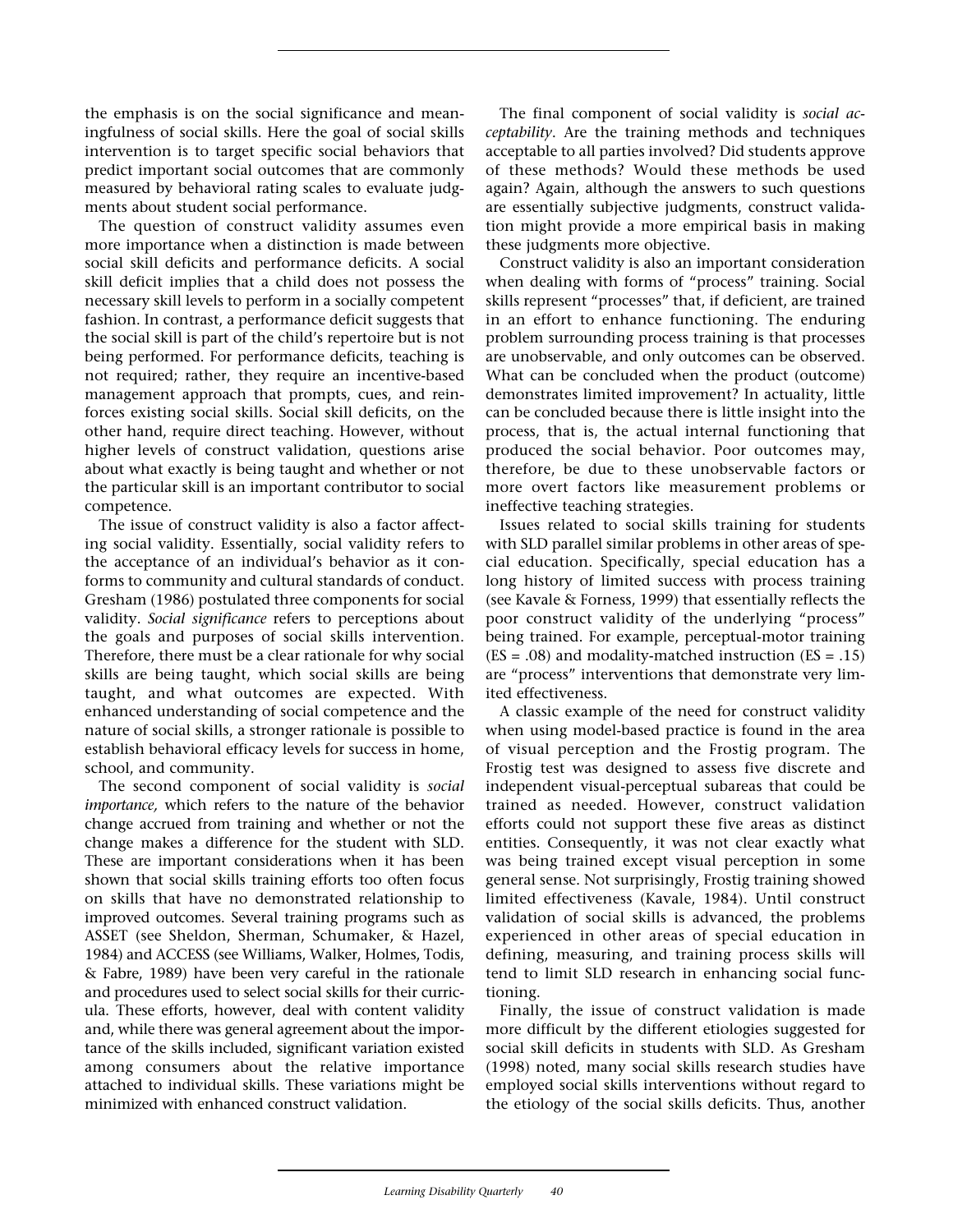problem in operationalizing what is meant by social skills training is the tendency to treat the symptoms rather than the underlying cause and the assumption that different underlying causes dictate different training approaches. Therefore, a clear rationale for providing social skills interventions should rest on whether they are geared (a) toward students who have never learned the skills, or (b) toward those who possess the skills but have to shape, reform, enhance, or increase the frequency of these skills. Students with SLD may well possess both acquisition and performance deficits. Acquisition deficits may be associated with developmental delays or limited social opportunities for social learning. Performance deficits may be associated with, for example, a lack of motivation, the dominance of other psychological factors, and a lack of opportunity to use the social skills they possess.

A number of possibilities exist about the way social skill deficits develop in students with SLD (Gresham, 1992). Speculation enters in various hypotheses, including the possibility that SLD leads to low self-concept and peer rejection, that poor social relationships lead to underachievement and ultimately SLD, that both SLD and social skill deficits emanate from a common neurologic origin, or that SLD increases the risk for various psychiatric disorders, suggesting that comorbidity accounts for most instances of social skill deficits found in SLD samples.

The implications for social skills training are contingent upon the position taken about etiology. For example, if low achievement leads to poor self-concept or peer rejection, remedial efforts might be better directed at the primary feature of SLD – academic deficits – and not at social skill deficits. If, on the other hand, social skill deficits themselves lead to withdrawal from academic settings and poor self-esteem in learning situations, and ultimately to SLD, then social skills training seems absolutely necessary. This, however, is the least tenuous hypothesis about the link between SLD and social problems.

The common neurologic-origin hypothesis suggests that social skill training programs may have to include a greater emphasis on linguistic, cognitive, or other components that may comprise the core of a common etiology. Additionally, there may have to be closer coordination between academic remediation and social skills training, or possibly even that social instructional techniques need to be consistent with those used for academic instruction.

The comorbidity hypothesis about the link between SLD and social skill deficits offers insights into the possibilities about who needs social skills training. It is possible that the lower mean levels of social skill deficits demonstrated in some SLD samples are

accounted for primarily by a subset of students comorbid for psychiatric disorders, such as attention deficit hyperactivity disorder, conduct disorder, or depression (Forness, San Miguel, & Kavale, 1996). This possibility suggests that there is only a subset of students in SLD samples who actually respond to social skills training because the nature of their deficits may require more intensive interventions than typically provided. The problem is that social skills training for students with emotional and behavioral disorders has also proven not to be especially robust (Mathur, Kavale, Quinn, Forness, & Rutherford, 1998; Quinn, Kavale, Mathur, Rutherford, & Forness, 1999).

## **CONCLUSION**

Social skills interventions have become a popular adjunct treatment for students with SLD. Although social skill deficits appear to be an integral part of the SLD symptoms complex, social skills training does not appear to influence significantly the social functioning of students with SLD. In light of the importance of social skills in dealing effectively with social situations, the findings revealing limited efficacy for social skills training were disappointing.

Although disappointing, social skills interventions should not be dismissed as an important adjunct intervention, however. Presently, social skills training is best viewed as an experimental intervention. The theoretical structure of social skills is incomplete resulting in problems in definition, measurement, and design. Specifically, further research is necessary to resolve issues regarding, for example, duration of training, assessment instruments, packaging of training programs, contextual variables, and interventions for subgroups of students with SLD. Thus, further specification is necessary and especially critical for a "process" training approach that carries the burden of distancing itself from earlier "special" interventions (e.g., perceptual-motor training). As suggested by Gresham (1998), social skills interventions should not be "razed" or "remodeled," but instead "rebuilt" as part of a comprehensive treatment for students with SLD. Until the rebuilding process is complete, socials skills training is best viewed as an intervention that has received limited empirical support but, nevertheless, holds promise for improving the social functioning of students with SLD.

## **REFERENCES**

- Bangert-Drowns, R. L. (1986). Review of development in metaanalytic methods. *Psychological Bulletin, 99,* 388-399.
- Bender, W. N., & Smith, J. K. (1990). Classroom behavior of children and adolescents with learning disabilities: A metaanalysis. *Journal of Learning Disabilities, 23,* 298-305.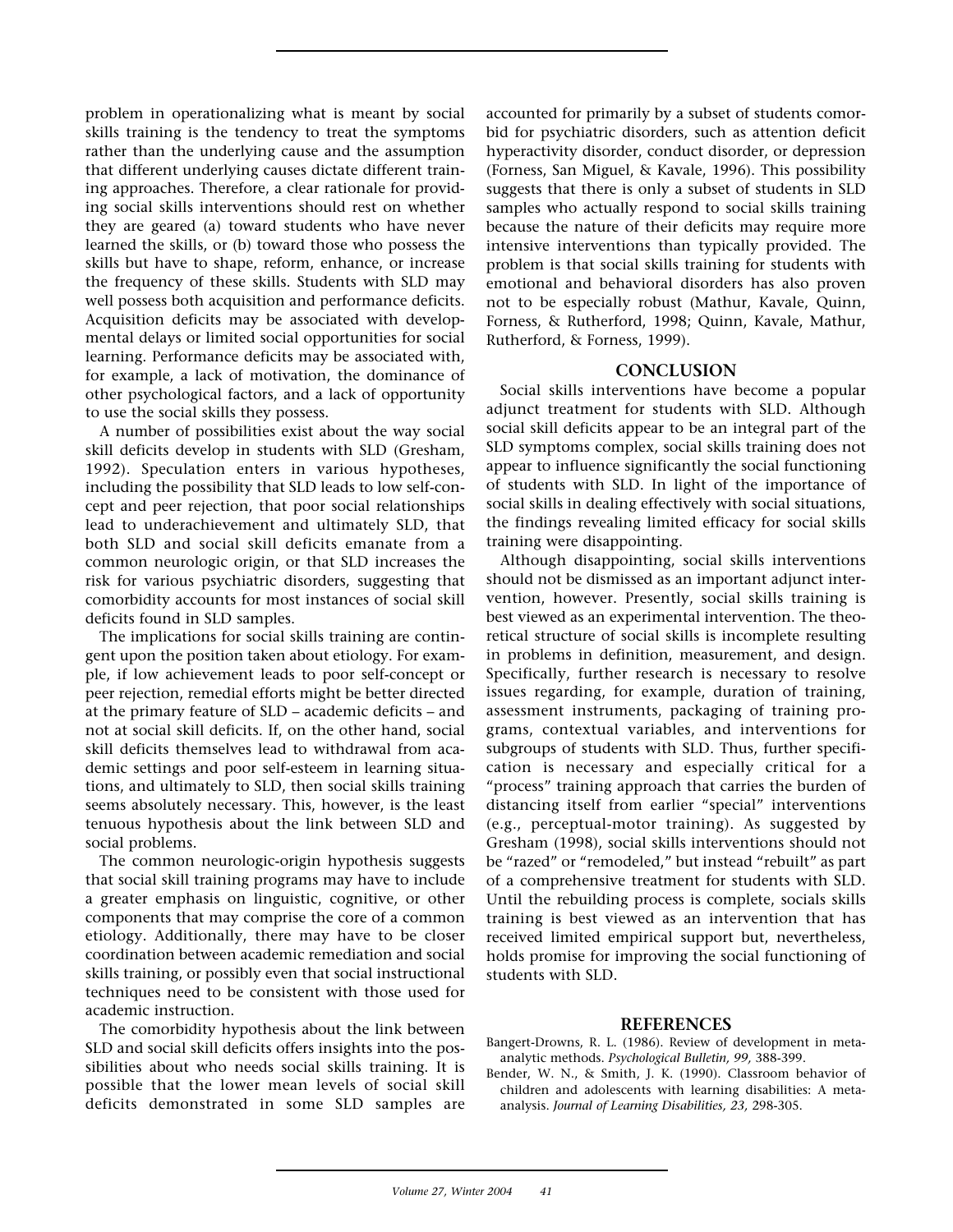- Bruck, M. (1986). Social and emotional adjustments of learning disabled children: A review of the issues. In S. J. Ceci (Ed.), *Handbook of cognitive, social, and neuropsychological aspects of learning disabilities* (pp. 361-380). Hillsdale, NJ: Erlbaum.
- Bryan, T. (1997). Assessing the personal and social status of students with learning disabilities. *Learning Disabilities Research and Practice, 12,* 63-76.
- Bryan, T. H. (1991). Social problems and learning disabilities. In B.Y.L. Wong (Ed.), *Learning about learning disabilities* (pp. 195- 231). New York: Academic Press.
- Bryan, T. S., & Pearl, R. (1979). Self-concept and locus of control in learning disabled children. *Journal of Clinical Child Psychology, 8,* 223-226.
- Campbell, D. T., & Stanley, J. C. (1966). *Experimental and quasiexperimental designs for research.* Chicago: Rand McNally.
- Cartledge, G., & Milburn, J. F. (1986). *Teaching social skills to children.* New York: Pergamon Press.
- Chapman, J. W. (1988). Learning disabled children's self-concepts. *Review of Educational Research, 58,* 347-371.
- Clausen, J. (1972). Quo vadis, AAMD? *Journal of Special Education, 6,* 51-60.
- Cohen, J. (1988). *Statistical power analysis for the behavioral sciences* (2nd ed.). Hillsdale, NJ: Erlbaum.
- Combs, T. P., & Slaby, D. (1978). Social skills training with children. In B. Lahey & A. Kazdin (Eds.), *Advances in clinical child psychology* (Vol. 1, pp. 38-57). New York: Plenum Press.
- Cooper, H., & Hedges, L. V. (Eds.). (1994). *Handbook of research synthesis.* New York: Sage.
- Cronbach, L. J., & Meehl, P. E. (1955). Construct validity in psychological tests. *Psychological Bulletin, 2,* 281-302.
- Dodge, K. A. (1986). A social information processing model of social competence in children. In B. M. Perlmutter (Ed.), *Cognitive perspectives on children's social and behavioral development* (pp. 77-125). Hillsdale, NJ: Erlbaum.
- Donahue, M., Pearl, R., & Bryan, T. (1983). Communicative competence in learning disabled children. In I. Bialer & K. Gadow (Eds.), *Advances in learning and behavioral disabilities* (Vol. 2, pp. 49-84). Greenwich, CT: JAI Press.
- Forness, S. R., & Kavale, K. A. (1991). Social skills deficits as a primary learning disability: A note on problems with the ICLD diagnostic criteria. *Learning Disabilities Research and Practice, 6,* 44-49.
- Forness, S. R., & Kavale, K. A. (1996). Treating social skill deficits in children with learning disabilities: A meta-analysis of the research. *Learning Disability Quarterly, 19,* 2-13.
- Forness, S. R., San Miguel, S. K., & Kavale, K. A. (1996). Social skill deficits in learning disabilities: The psychiatric comorbidity hypothesis. *Learning Disability Quarterly, 19,* 252-261.
- Gerber, P. J., & Reiff, H.B. (1994). *Learning disabilities in adulthood: Persisting problems and evolving issues.* Boston: Andover Medical Publishers.
- Glass, G. V., McGaw, B., & Smith, M. L. (1981). *Meta-analysis in social research.* Beverly Hills, CA: Sage.
- Gresham, F. M. (1981). Social skills training with handicapped children: A review. *Review of Educational Research, 51,* 139-176.
- Gresham, F. M. (1986). Conceptual and definitional issues in the assessment of social skills: Implications for classification and training. *Journal of Clinical Child Psychology, 15,* 16-25.
- Gresham, F. M. (1988). Social competence and motivational characteristics of learning disabled students. In M. Wang, M. Reynolds, & H. Walberg (Eds.), *Handbook of special education: Research and practice* (Vol. 2, pp. 283-302). Oxford, England: Pergamon Press.
- Gresham, F. M. (1992). Social skills and learning disabilities:

Causal, concomitant, or correlational? *School Psychology Review, 21,* 348-360.

- Gresham, F. M. (1998). Social skills training: Should we raze, remodel, or rebuild? *Behavioral Disorders, 24,* 19-25.
- Gresham, F. M., & Elliott, S. N. (1989). Social skill deficits as a primary learning disability. *Journal of Learning Disabilities, 22,* 120-124.
- Gresham, F. M., & Elliot, S. N. (1990). *Social Skills Rating System.* Circle Pines, MN: American Guidance Service.
- Hazel, J. S., & Schumaker, J. B. (1988). Social skills and learning disabilities: Current issues and recommendations for future research. In J. F. Kavanagh & T. J. Truss (Eds.), *Learning disabilities: Proceedings of the national conference* (pp. 293-344). Parkton, MD: York Press.
- Hedges, L. V., & Olkin, I. (1985). *Statistical methods for meta-analysis.* New York: Academic Press.
- Hops, H. (1983). Children's social competence and skills: Current research practices and future directions. *Behavior Therapy, 14,* 3-18.
- Hunter, J. E., & Schmidt, F. L. (1990). *Methods of meta-analysis: Correcting error and bias in research findings.* Newbury Park, CA: Sage.
- Kavale, K. A. (1984). A meta-analytic evaluation of the Frostig test and training program. *The Exceptional Child, 31,* 134-141.
- Kavale, K. A., & Forness, S. R. (1995). *The nature of learning disabilities: Critical elements of diagnosis and classification.* Mahwah, NJ: Erlbaum.
- Kavale, K. A., & Forness, S. R. (1995). Social skill deficits and training: A meta-analysis of the research in learning disabilities. In T. E. Scruggs & M. A. Mastropieri (Eds.), *Advances in learning and behavioral disabilities* (Vol. 9, pp. 119-160). Greenwich, CT: JAI Press.
- Kavale, K. A., & Forness, S. R. (1996). Social skill deficits and learning disabilities: A meta-analysis. *Journal of Learning Disabilities, 29,* 226-237.
- Kavale, K. A., & Forness, S. R. (1999). *Efficacy of special education and related services.* Washington, DC: American Association on Mental Retardation.
- Kavanagh, J. F., & Truss, T. J. (Eds.). (1988). *Learning disabilities: Proceedings of the National Conference.* Parkton, MD: York Press.
- LaGreca, A. M. (1987). Children with learning disabilities: Interpersonal skills and social competence. *Journal of Reading, Writing, and Learning Disabilities International, 3,* 167-185.
- LaGreca, A. M., & Stone, W. L. (1990). Children with learning disabilities: The role of achievement in the social, personal, and behavioral functioning. In H. L. Swanson & B. K. Keogh (Eds.), Learning disabilities: Theoretical and research issues (pp. 333-352). Hillsdale, NJ: Erlbaum.
- LaGreca, A., & Vaughn, S. (1992). Social functioning of individuals with learning disabilities. *School Psychology Review, 21,* 340-347.
- Leland, H. (1978). Theoretical considerations of adaptive behavior. In A. Coulter & H. Morrow (Eds.), *Adaptive behavior: Concepts and measurements* (pp. 21-44). New York: Grune & Stratton.
- Licht, B. G., & Kistner, J. A. (1986). Motivational problems of learning-disabled children: Individual differences and their implications for treatment. In J. K. Torgesen & B. Y. L. Wong (Eds.), *Psychological and educational perspectives on learning disabilities* (pp. 225-255). Orlando, FL: Academic Press.
- Lipsey, M. W., & Wilson, D. B. (1993). The efficacy of psychological, educational, and behavioral treatment: Confirmation from meta-analysis. *American Psychologist, 48,* 1181-1209.